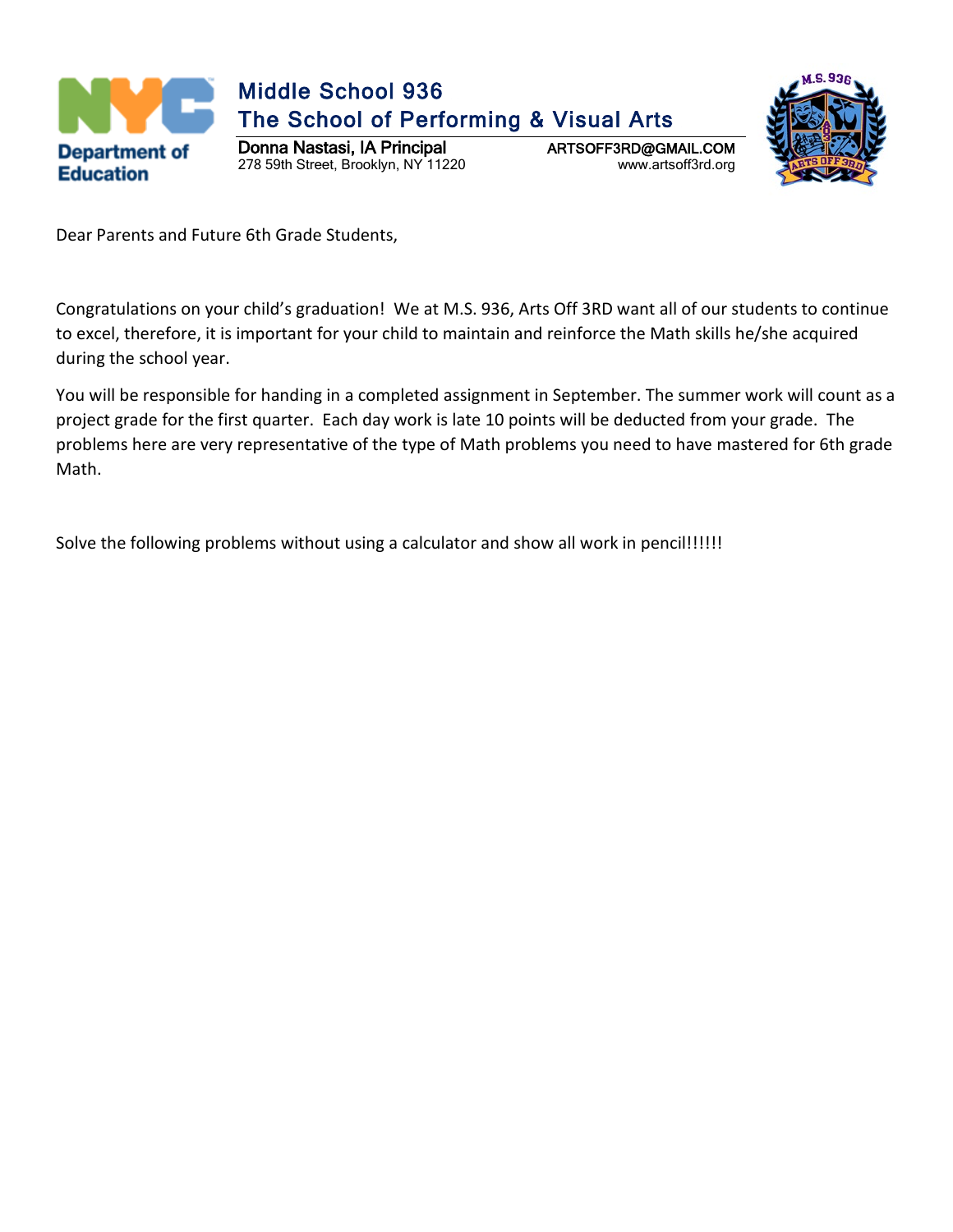# Name

# Class

**1.** For questions 1a−1d, choose Yes or No to tell if the equation is true. **1a.** 740  $\div$  20 = 37  $\circ$  Yes  $\circ$  No **1b.** 840  $\div$  30 = 28  $\circ$  Yes  $\circ$  No **1c.** 720  $\div$  60 = 14  $\circ$  Yes  $\circ$  No **1d.** 930  $\div$  40 = 23  $\circ$  Yes  $\circ$  No **2.** Consider the expression  $16 - 4 \times 3 + 7$ . **2a.** Use parentheses to rewrite the expression so that it equals 11. **2b.** Use parentheses to rewrite the expression so that it equals 120. **3.** A building has the dimensions shown. 20 ft  $\frac{10}{80 \text{ ft}}$  10 ft 60 ft 60 ft 40 ft 10 ft Write and solve an equation for the total volume of the building. **4.** Write each expression in the correct answer space to show products less than  $3\frac{3}{5}$  and those greater than  $3\frac{3}{5}$ .  $3\frac{3}{5} \times 1\frac{1}{4}$   $2\frac{5}{8} \times 3\frac{3}{5}$   $3\frac{3}{5} \times \frac{7}{8}$  $\frac{3}{10} \times 3\frac{3}{5}$ **Less than 3<sup>3</sup>**  $\frac{3}{5}$  Greater than  $3\frac{3}{5}$ **5.** For questions 5a–5d, choose Yes or No to tell if the statements are true. **5a.** A square is also a rectangle. ○ Yes ○ No **5b.** A trapezoid is also a rectangle.  $\bigcirc$  Yes  $\bigcirc$  No **5c.** A square is also a rhombus. ○ Yes ○ No **5d.** A trapezoid has exactly 1 pair of parallel sides. ○ Yes ○ No **6.** A 640-oz bag of dog food contains 75 equal portions. Between what two whole numbers of ounces will each portion weigh? Explain using division.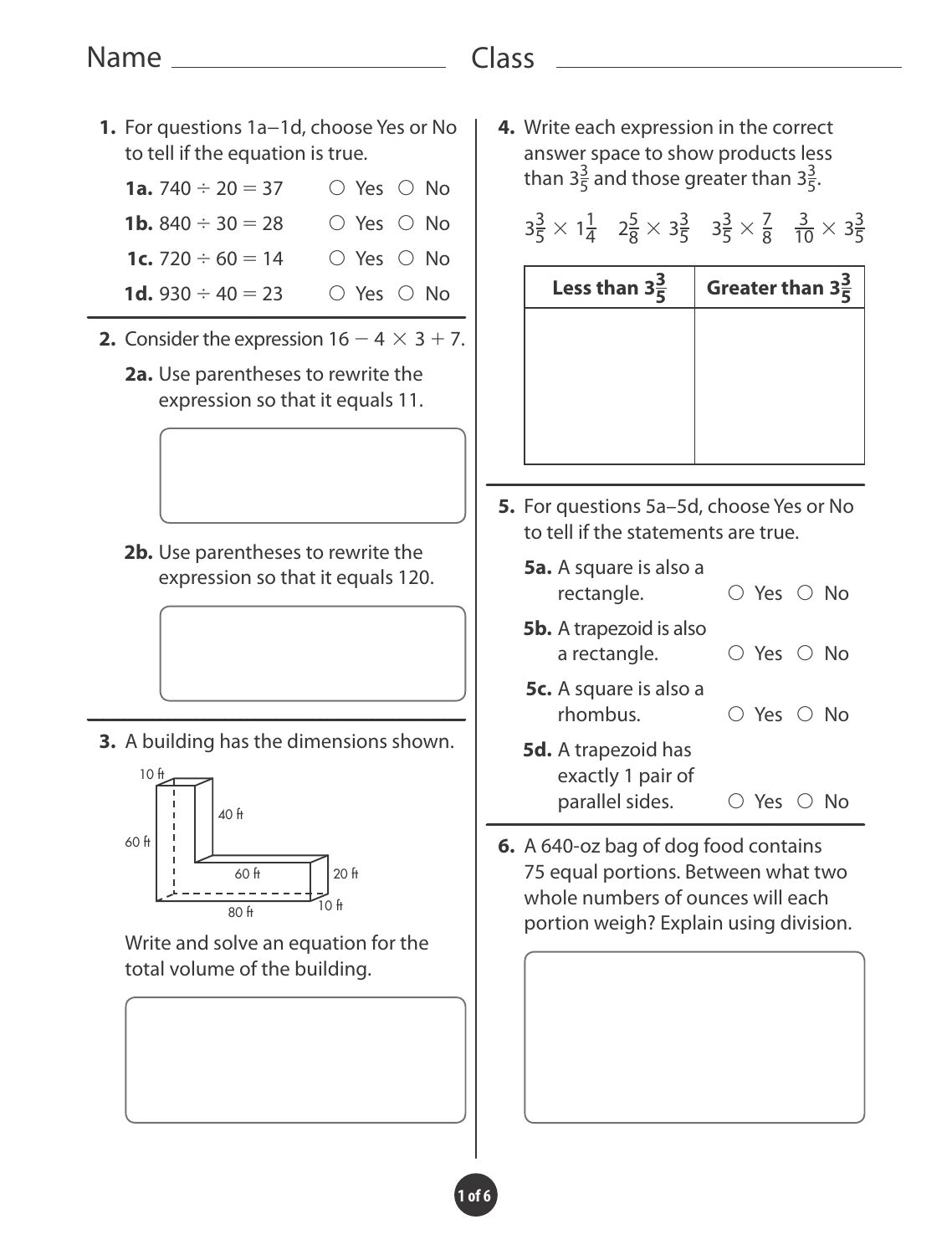**7.** A box contains 36 cans of tomato sauce. Each can has a mass of 425 grams. What is the total mass, *m*, in grams of all the cans? Write and solve an equation for *m*.

**8.** Manny works at a tennis shop restringing rackets. The graph shows how many rackets Manny restrung one Saturday.



#### **Part A**

How many rackets did Manny restring after 2 hours?

#### **Part B**

What does the point (5, 10) represent on the graph?

**9.** Draw lines to match each expression on the left with the correct product.



**10.** What is the missing decimal in the chart? How can you tell?

| 0.020 0.021 0.022 0.023 0.024 0.025 |  |  |       |
|-------------------------------------|--|--|-------|
| $ 0.030 0.031 0.032 0.033 $ ?       |  |  | 0.035 |
| 0.040 0.041 0.042 0.043 0.044 0.045 |  |  |       |



- **11.** On Sunday, the temperature was 64°F. On Monday, the temperature was 3 degrees less than half the temperature on Sunday. Which expression shows how you could find the temperature, in degrees Fahrenheit, on Monday?
	- $(A)$  (64-3)  $\times$  2
	- **(64-3)**  $\div$  2
	- $\circled{C}$   $(64 \div 2) 3$
	- $\circled{)}$   $(64 \div 2) + 3$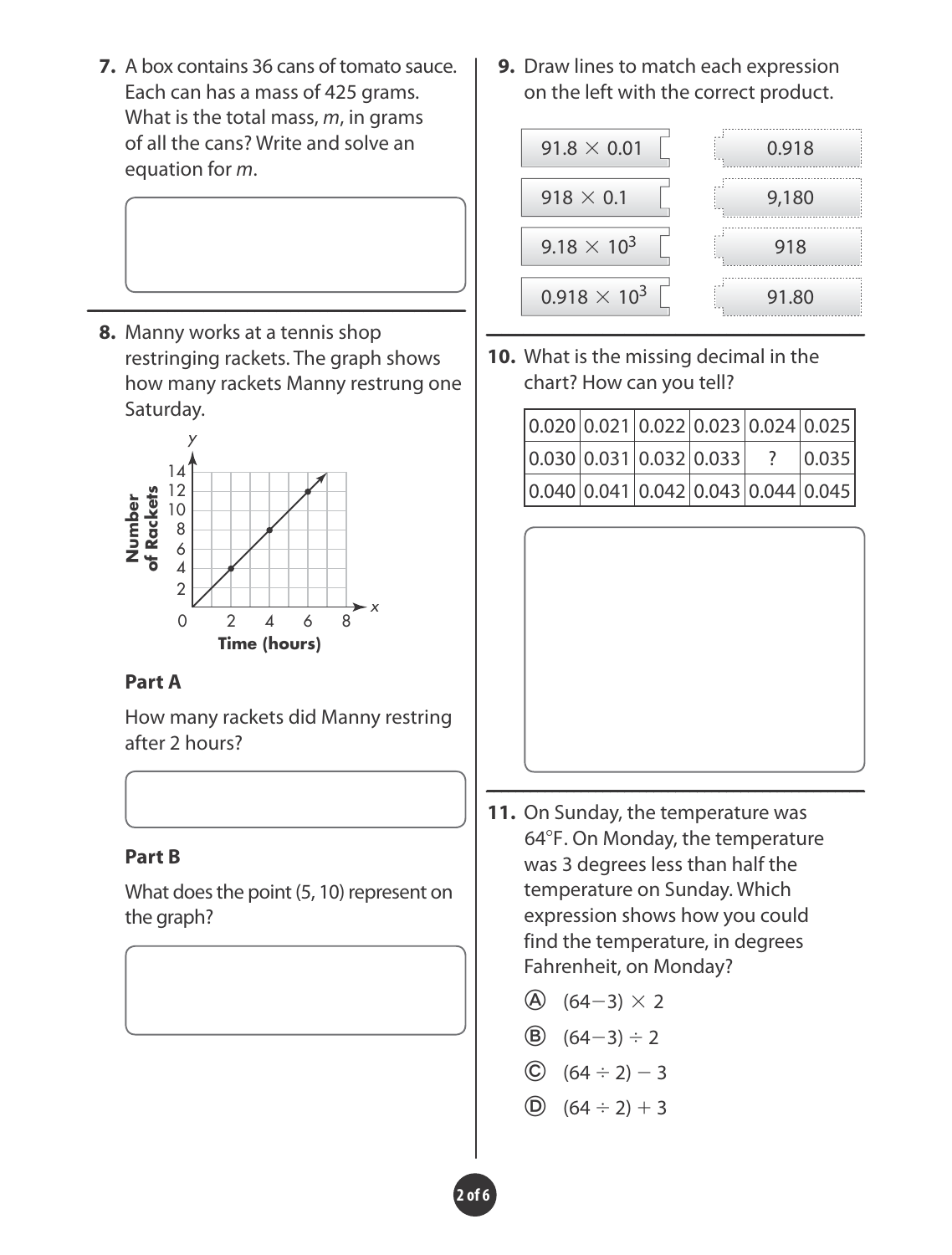**12.** Raymond is installing a new kitchen countertop. The countertop is a rectangular piece of quartz that is 5.75 feet long and 2.47 feet wide.

### **Part A**

Round the length and width to the nearest whole number. Then estimate the perimeter of the countertop. Write an equation to model your work.

### **Part B**

Round the length and width to the nearest tenth. Then estimate the perimeter of the countertop. Write an equation to model your work.

**13.** List all the names that could be used to describe the figure.



- **14.** Which statement tells how to graph the point (4, 7) on a coordinate plane?
	- From the origin, move 7 units to the right and then move 4 units up.
	- From the origin, move 4 units to the left and then move 7 units down.
	- $\odot$  From the origin, move 4 units to the right and then move 7 units up.
	- $\circled{D}$  From the origin, move 7 units to the left and then move 4 units down.
- **15.** Marlon is making spaghetti sauce. He uses the following ingredients.

|                     | <b>Amount for 1</b> |
|---------------------|---------------------|
| <b>Ingredients</b>  | <b>Cup of Sauce</b> |
| <b>Tomato Paste</b> | $\frac{1}{8}$ cup   |
| <b>Diced Onion</b>  | $rac{1}{2}$ cup     |
| Diced Bell Pepper   | $\frac{1}{3}$ cup   |

Marlon has 1 cup of tomato paste. If he wants to use all of the tomato paste, how many cups of sauce can he make?

# **Part A**

Write an equation to solve the problem.

# **Part B**

Marlon used all of the tomato paste to make the sauce. How many  $\frac{1}{3}$ -cup servings of spaghetti sauce did Marlon make?

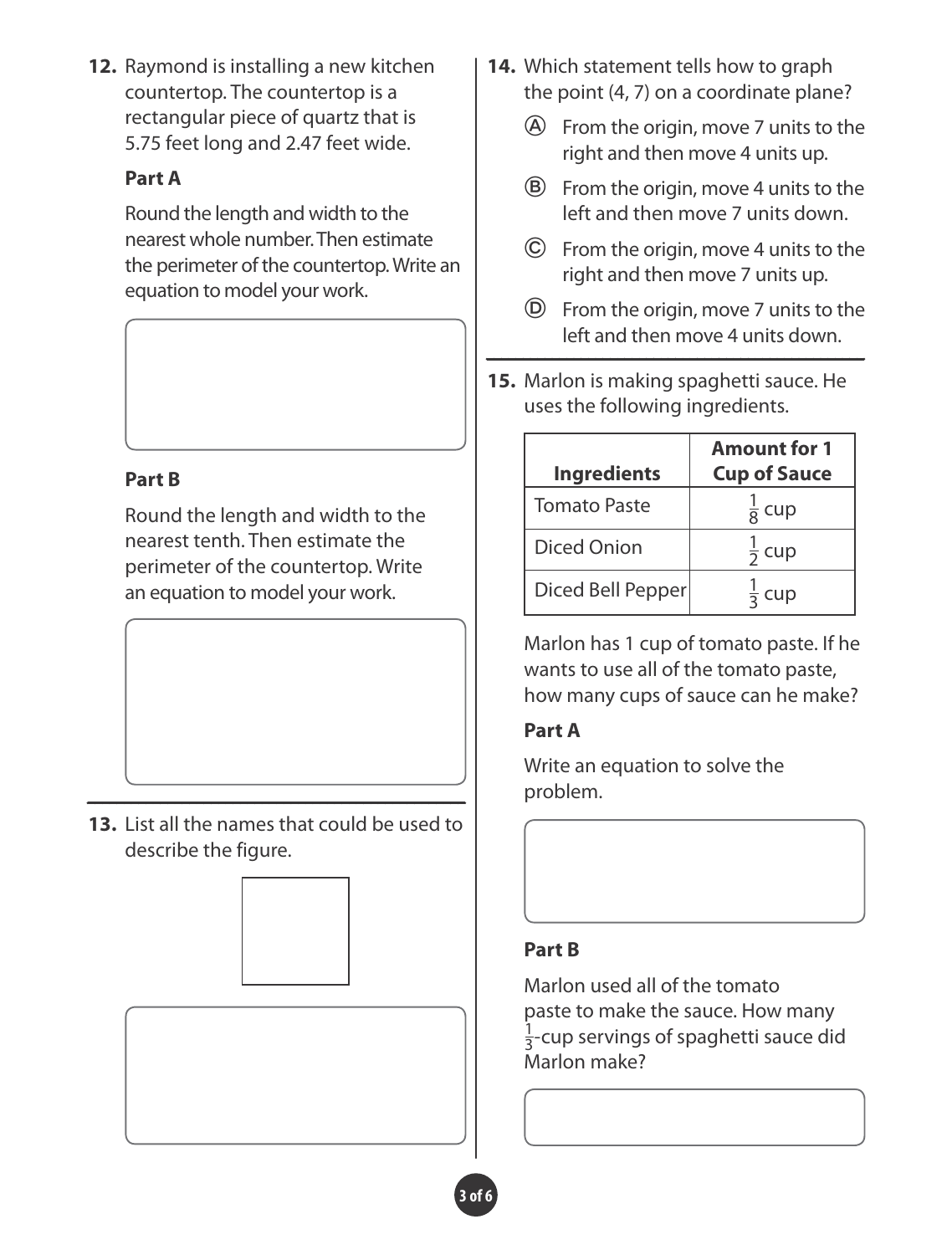**16.** Both of the models are made up of 1-inch cubes. Which statement about these models is true?



- Model A has a greater volume than Model B.
- Model A and Model B have the same volume.
- The volume of Model B is 6 cubic inches greater than the volume of Model A.
- The volume of Model A and Model B combined is 110 cubic inches.
- **17.** Purdy has  $\frac{1}{4}$  of a bag of flour. She thinks she can make 3 batches of pancakes from the flour left in the bag.

# **Part A**

Complete the diagram to show how she could divide the flour into 3 equal portions.



# **Part B**

What fraction of the whole bag does each batch of pancakes require?

**18.** Use the line plot. How many students jumped more than 1 foot and less than 1.6 feet?



**19.** Choose all equations that are true.

 $3\frac{1}{3} \times 5 = 16\frac{2}{3}$  $6\frac{1}{5} \times \frac{4}{5} = 4\frac{24}{25}$  $3\frac{1}{4} \times 4\frac{1}{3} = 12\frac{1}{12}$  $2\frac{1}{4} \times 3\frac{3}{5} = 8\frac{1}{10}$  $6\frac{4}{5} \times 2\frac{1}{3} = 15\frac{1}{3}$ 

**20.** Write  $>$  ,  $<$  , or  $=$  in each circle to make the statements true.

> **17a.** 25.048 ○ 25.408 **17b.** 123.050 ( ) 123.005 **17c.** 0.23  $\binom{0.23}{0.230}$ **17d.** 4.208 ○ 4.308

**21.** Kai bought  $3\frac{1}{8}$  pounds of ground beef and  $1\frac{3}{4}$  pounds of sausage to make meatballs. He says that he has  $1\frac{1}{2}$  pounds more ground beef than sausage. Do you agree? Explain.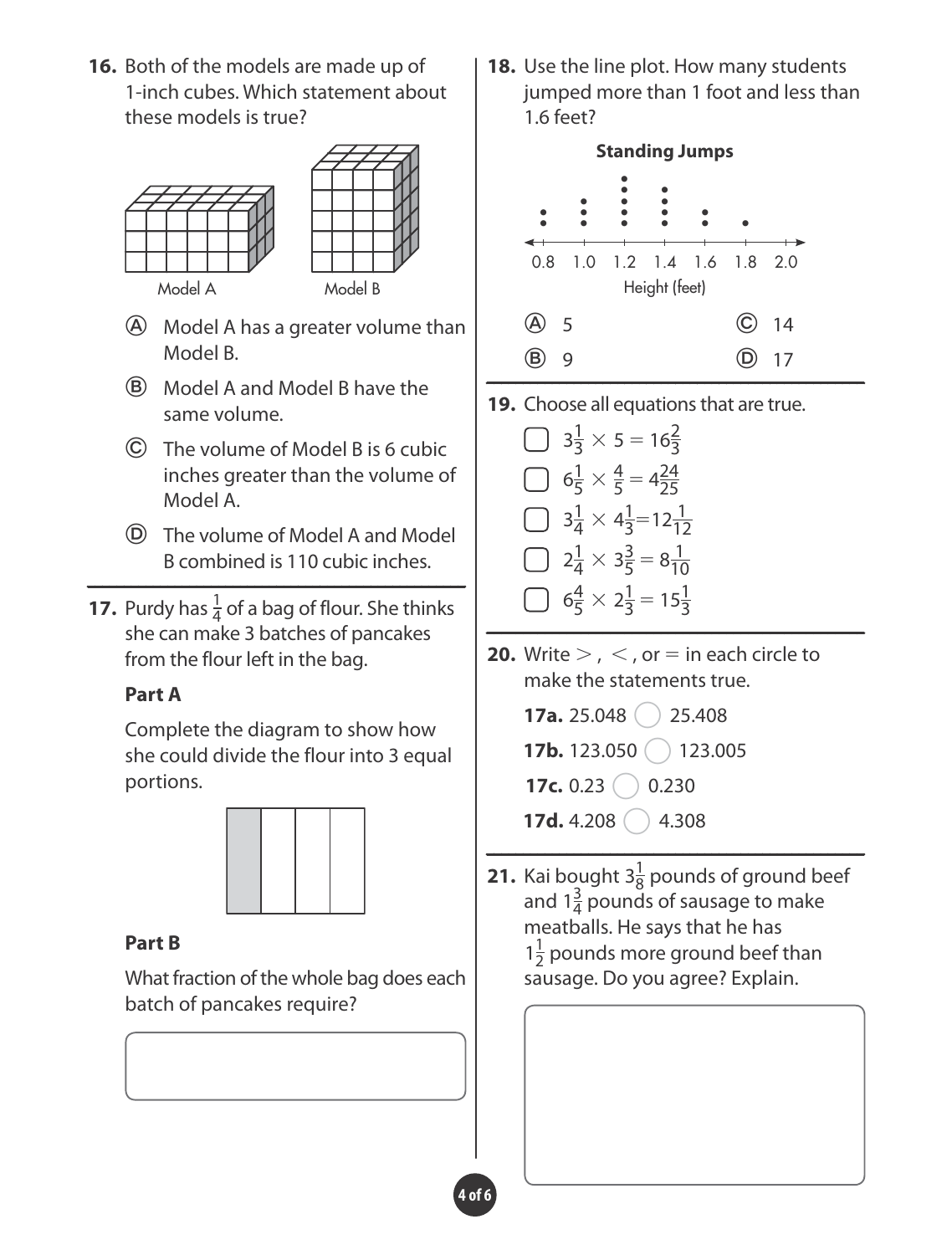**22.** Emily draws a rectangle on a piece of grid paper. She wants to know the side length of each grid square.



### **Part A**

Describe one way to find the answer.

# **Part B**

What is the side length of one square? Write an equation to show your work.

- **23.** Julianne brings one and a half gallons of orange juice to serve at soccer practice. How many 8-ounce servings of orange juice does she bring?
	- (A) 8
	- $(B)$  16
	- $\odot$  24
	- $(D)$  32

**24.** Jerred writes a fitness blog. Each week he gets 15 new email subscribers and sells 3 e-books.

### **Part A**

Complete the table to show how many new email subscribers join and e-books Jerred sells after each week. Use the rules "add 15" and "add 3".

| <b>Weeks</b>  | <b>New Email</b><br><b>Subscribers</b> | e-books<br><b>Sold</b> |
|---------------|----------------------------------------|------------------------|
|               |                                        |                        |
| $\mathcal{P}$ |                                        |                        |
| З             |                                        |                        |
|               |                                        |                        |
| 5             |                                        |                        |

#### **Part B**

If the pattern continues, what ordered pair would represent the number of new email subscribers and number of e-books sold at week 6?

**25.** Find the area of a rectangle with side lengths  $\frac{5}{6}$  ft and  $\frac{2}{3}$  ft. Use the drawing to show your work.